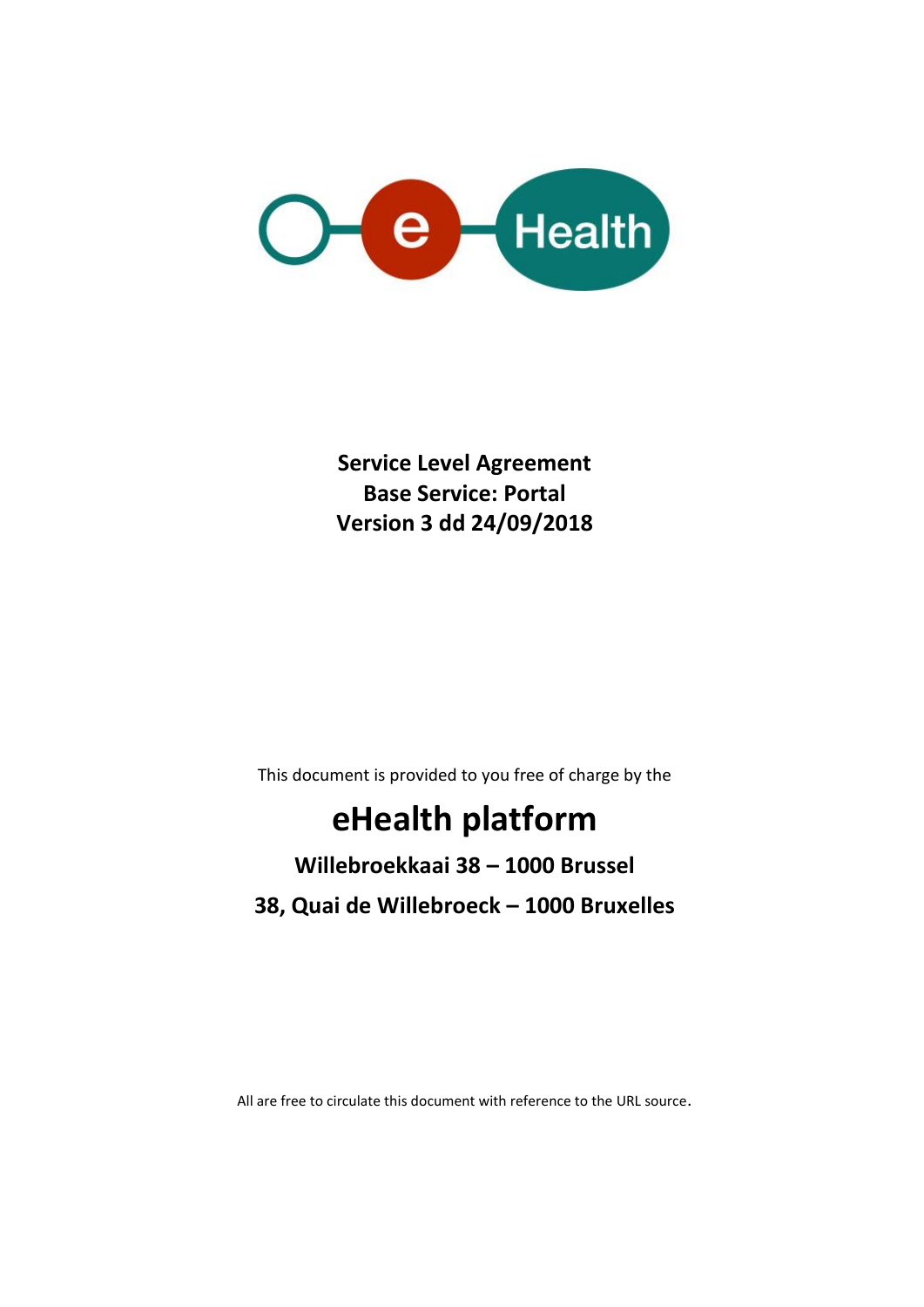### **Service Level Agreement**

#### *Base Service: Portal*

#### **Between**

**Service provider Service customer**

User Community

eHealth Platform

Quai de Willebroeck, 38

1000 BRUSSELS

#### **To the attention of: the user community**

Author: Service Management Date: 24/09/2018 *Version: 03* Status: Final Type: Public Confidentiality: Language: English Exhibit of: MSA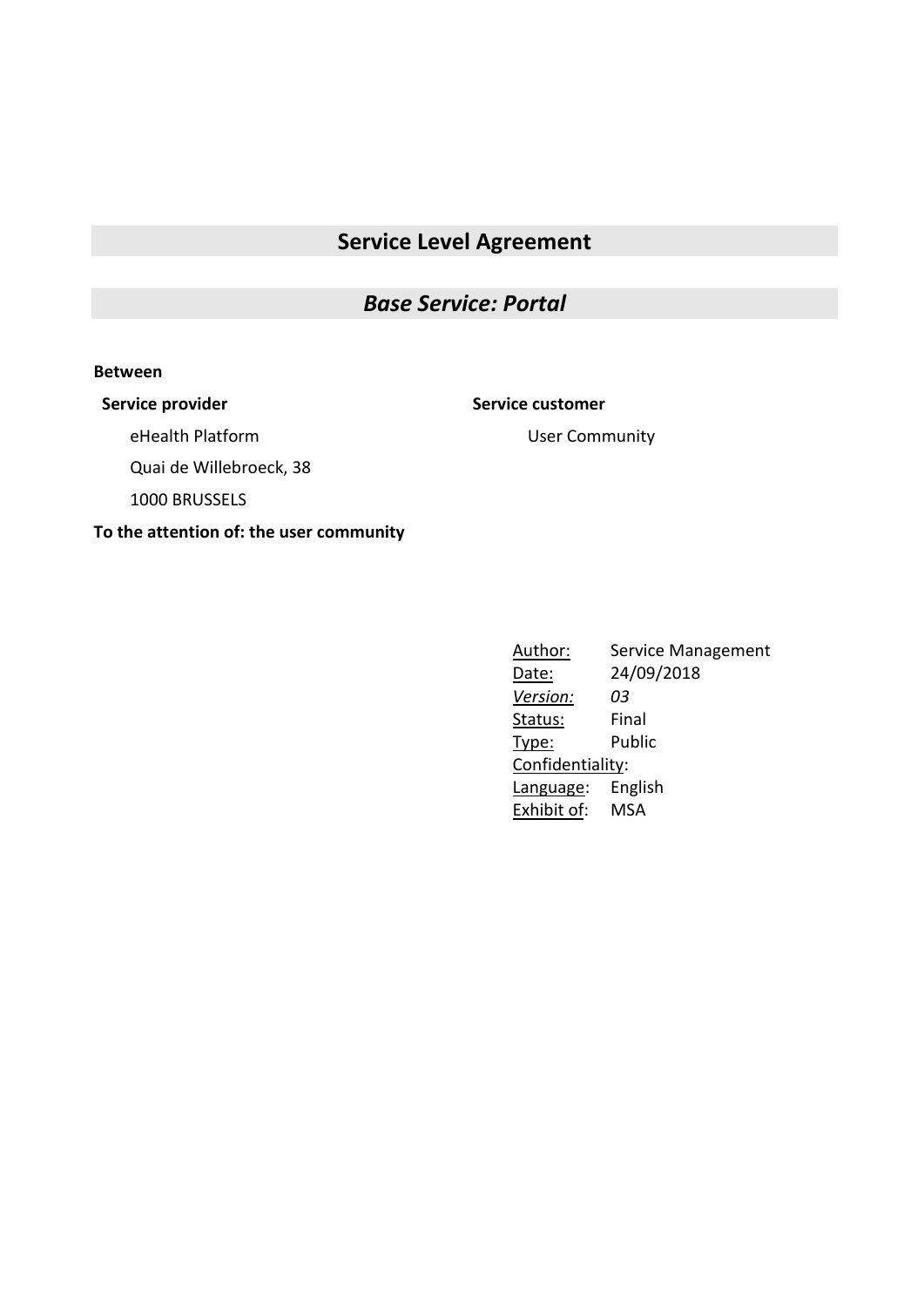# **Table of content**

| 1. |        |  |
|----|--------|--|
|    | 1.1.   |  |
|    | 1.2.   |  |
|    | 1.3.   |  |
|    | 1.4.   |  |
|    | 1.5.   |  |
|    | 1.6.   |  |
|    | 1.6.1. |  |
|    | 1.6.2. |  |
|    | 1.6.3. |  |
|    | 1.6.4. |  |
|    | 1.6.5. |  |
| 2. |        |  |
|    | 2.1.   |  |
|    | 2.1.1. |  |
|    | 2.2.   |  |
|    | 2.3.   |  |
| 3. |        |  |
| 4. |        |  |
|    | 4.1.1. |  |
|    | 4.1.2. |  |
|    | 4.1.3. |  |
|    | 4.1.4. |  |
|    | 4.1.5. |  |
|    | 4.1.6. |  |
|    | 4.1.7. |  |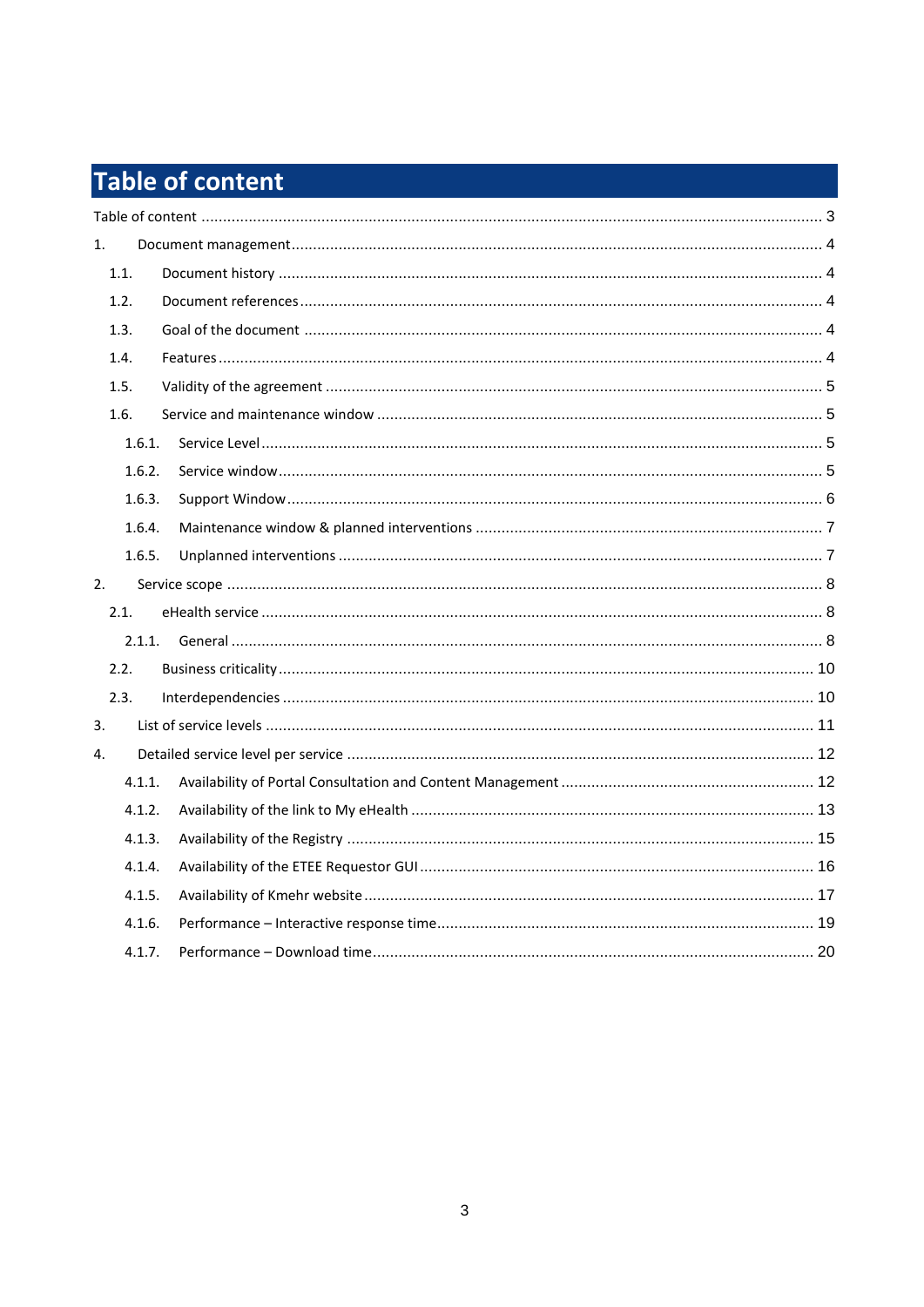### **1. Document management**

#### **1.1. Document history**

| <b>Version</b> | <b>Date</b>       | <b>Author</b>                 | Description of changes / remarks |
|----------------|-------------------|-------------------------------|----------------------------------|
| 2015.0         | May 2015          | eHealth Service<br>Management | Update                           |
| 2017.1         | <b>April 2017</b> | eHealth Service<br>Management | Update KPI                       |
| 02             | 02/03/2018        | eHealth Service<br>Management | Lay-out                          |
| 03             | 24/09/2018        | eHealth Service<br>Management | Update KPI                       |

#### **1.2. Document references**

| - ID | <b>Title</b>                             | <b>Version</b> | Date            | Author |
|------|------------------------------------------|----------------|-----------------|--------|
|      | Master Service Agreement V 5.0 -<br>2016 | V5.0           | June 23rd, 2016 |        |

#### **1.3. Goal of the document**

The objective of this document is to define the Service Level Agreement (SLA) for the set of services included in the *Base Service Portal services* proposed by the eHealth-platform. It defines the minimum level of service offered on the eHealth-platform, and provides eHealth's own understanding of service level offering, its measurement methods and its objectives in the long run.

The purpose of the portal of the eHealth platform is to offer a central entry point for dedicated information and access to healthcare related applications.

#### **1.4. Features**

The portal offers following applications/functionalities that are managed by the Service Provider:

- Consultation of information pages
- Consultation of download area and Registry
- Access to a contact form
- Registration for Newsletter
- Creation and management of information pages (CMS)
- Search engine
- Forum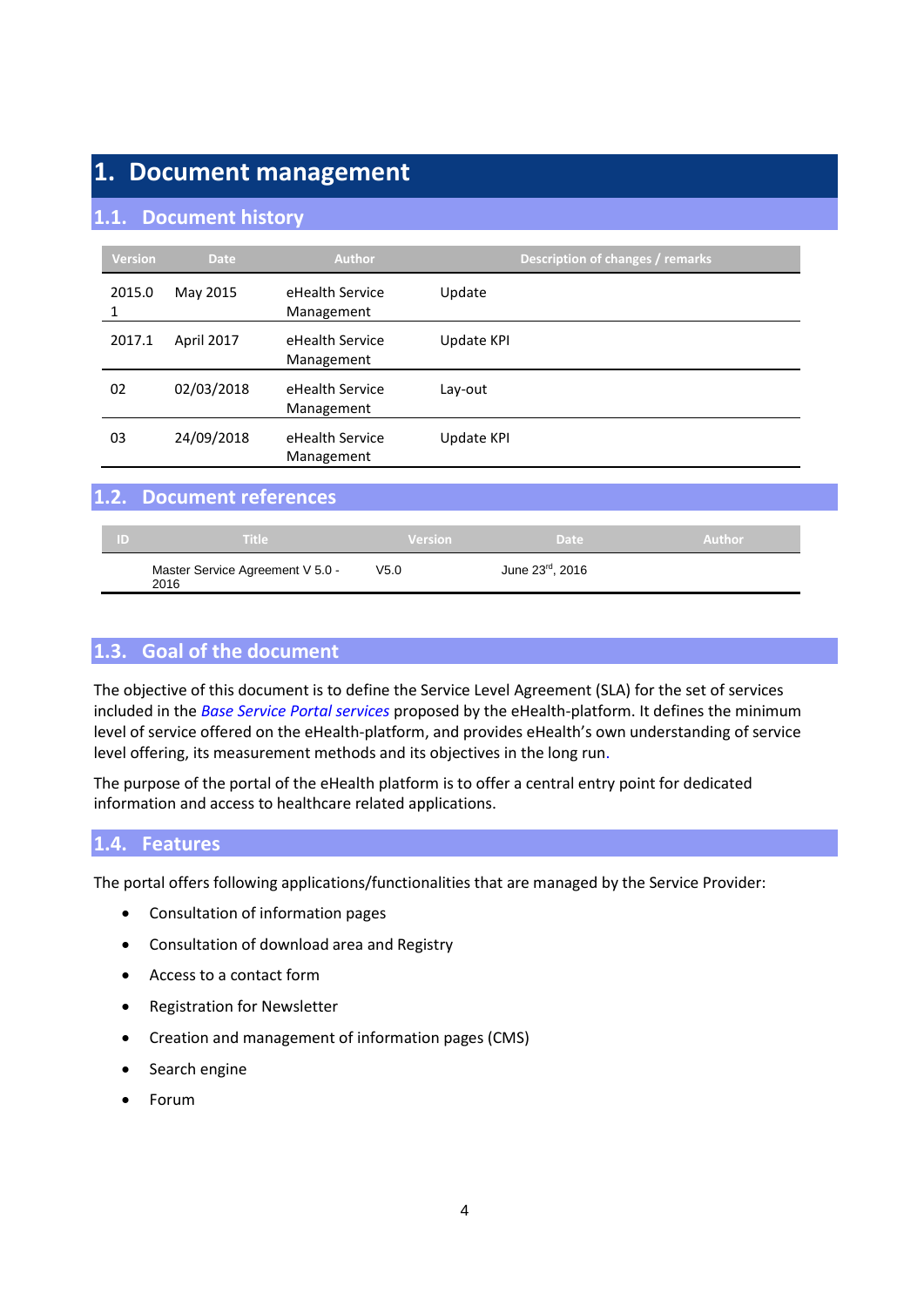• Estehr (list of standards KMEHR<sup>1</sup>)

Following functionalities of the Basic Service Portal are hosted by the Service Provider:

- Access to Basic Services and Added Value Services
- Access to other Portals or websites (e.g. My eHealth)

This document is an appendix to the *Master Service Agreement (MSA)*. Information given in this document takes precedence over the data regarding the same subjects given in former versions and in the MSA. Items described in the MSA include, for instance:

- a broad description of the business services offered by the eHealth-platform to the applications which may want to make use of them;
- description of cross-sectional services offered on the eHealth–platform;
- description of support services, including registering, managing and solving possible incidents with the Portal set of services, managing changes;
- performance indicators related to those services.

#### **1.5. Validity of the agreement**

This document is valid as long as the *Base Service Portal* is part of the eHealth-platform offering services.

Once a year, the levels of service proposed will be reviewed and confirmed for the next year.

#### **1.6. Service and maintenance window**

#### **1.6.1. Service Level**

By default, the priority for the support for this Basic Service (as described in the MSA) is BRONZE. Nevertheless, objectives described below are valid only for the production environment.

#### **1.6.2. Service window**

1

The time frame during which the eHealth services are offered to the client applications, is defined in terms of days and hours. Standard working days are all days of the year, except during the biannual maintenance periods and Bank Holidays.

<sup>1</sup>*Kind Messages For Electronic Healthcare Record – Belgian implementation standard*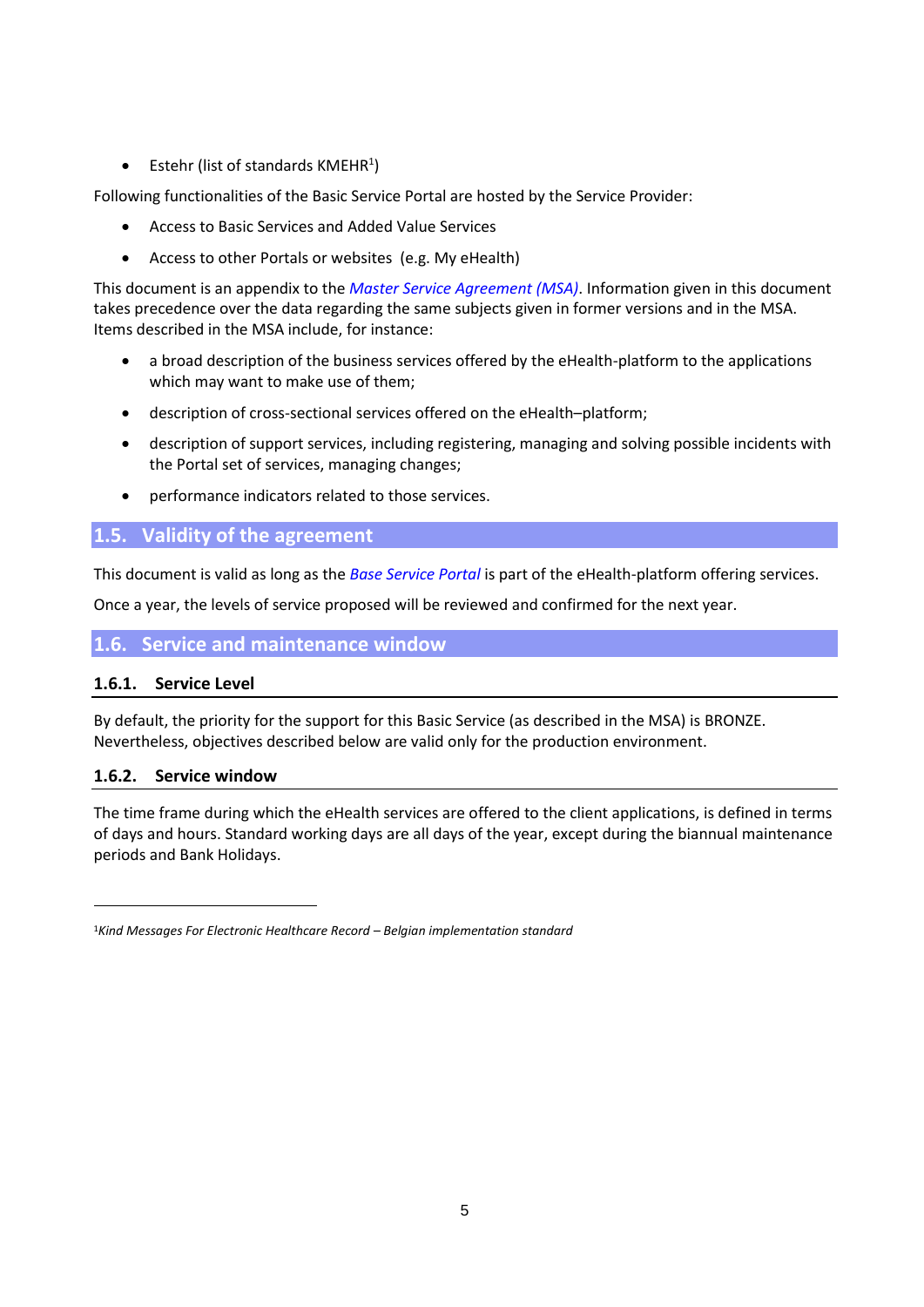The following table summarises the eHealth service window.

| <b>Service Window</b>                                       |                 |        |         |           |          |        |          |        |
|-------------------------------------------------------------|-----------------|--------|---------|-----------|----------|--------|----------|--------|
| Day of the week (closing days of Service Provider = Sunday) |                 |        |         |           |          |        |          |        |
|                                                             |                 | Monday | Tuesday | Wednesday | Thursday | Friday | Saturday | Sunday |
|                                                             | $00:00 - 07:00$ |        |         |           |          |        |          |        |
|                                                             | $07:00 - 08:00$ |        |         |           |          |        |          |        |
| period                                                      | $08:00 - 16:30$ |        |         |           |          |        |          |        |
| $\overline{Da}$                                             | $16:30 - 19:00$ |        |         |           |          |        |          |        |
|                                                             | $19:00 - 20:00$ |        |         |           |          |        |          |        |
|                                                             | $20:00 - 24:00$ |        |         |           |          |        |          |        |

| Legend                                                                                                                                                    |  |  |  |  |  |  |
|-----------------------------------------------------------------------------------------------------------------------------------------------------------|--|--|--|--|--|--|
| Timeslots where the Service must be available according to the SLA and where corrective actions will be taken to resolve detected Incidents.              |  |  |  |  |  |  |
| Timeslots where the Service will be available provided there are no blocking Incidents. If these incidents do appear, no corrective action will be taken. |  |  |  |  |  |  |
| Timeslots where unavailability can occur.                                                                                                                 |  |  |  |  |  |  |

#### **1.6.3. Support Window**

| <b>Support Window</b> |                                                             |        |         |           |          |        |          |        |
|-----------------------|-------------------------------------------------------------|--------|---------|-----------|----------|--------|----------|--------|
|                       | Day of the week (Closing days of Service Provider = Sunday) |        |         |           |          |        |          |        |
|                       |                                                             | Monday | Tuesday | Wednesday | Thursday | Friday | Saturday | Sunday |
|                       | $00:00 - 07:00$                                             |        |         |           |          |        |          |        |
|                       | $07:00 - 08:00$                                             |        |         |           |          |        |          |        |
|                       | $08:00 - 16:30$                                             |        |         |           |          |        |          |        |
| Day period            | $16:30 - 19:00$                                             |        |         |           |          |        |          |        |
|                       | $19:00 - 20:00$                                             |        |         |           |          |        |          |        |
|                       | $20:00 - 24:00$                                             |        |         |           |          |        |          |        |

| Legend                                                                                                                                                    |  |  |  |  |  |
|-----------------------------------------------------------------------------------------------------------------------------------------------------------|--|--|--|--|--|
| Timeslots where the Service must be available according to the SLA and where corrective actions will be taken to resolve detected Incidents.              |  |  |  |  |  |
| Timeslots where the Service will be available provided there are no blocking Incidents. If these incidents do appear, no corrective action will be taken. |  |  |  |  |  |
| Timeslots where unavailability can occur.                                                                                                                 |  |  |  |  |  |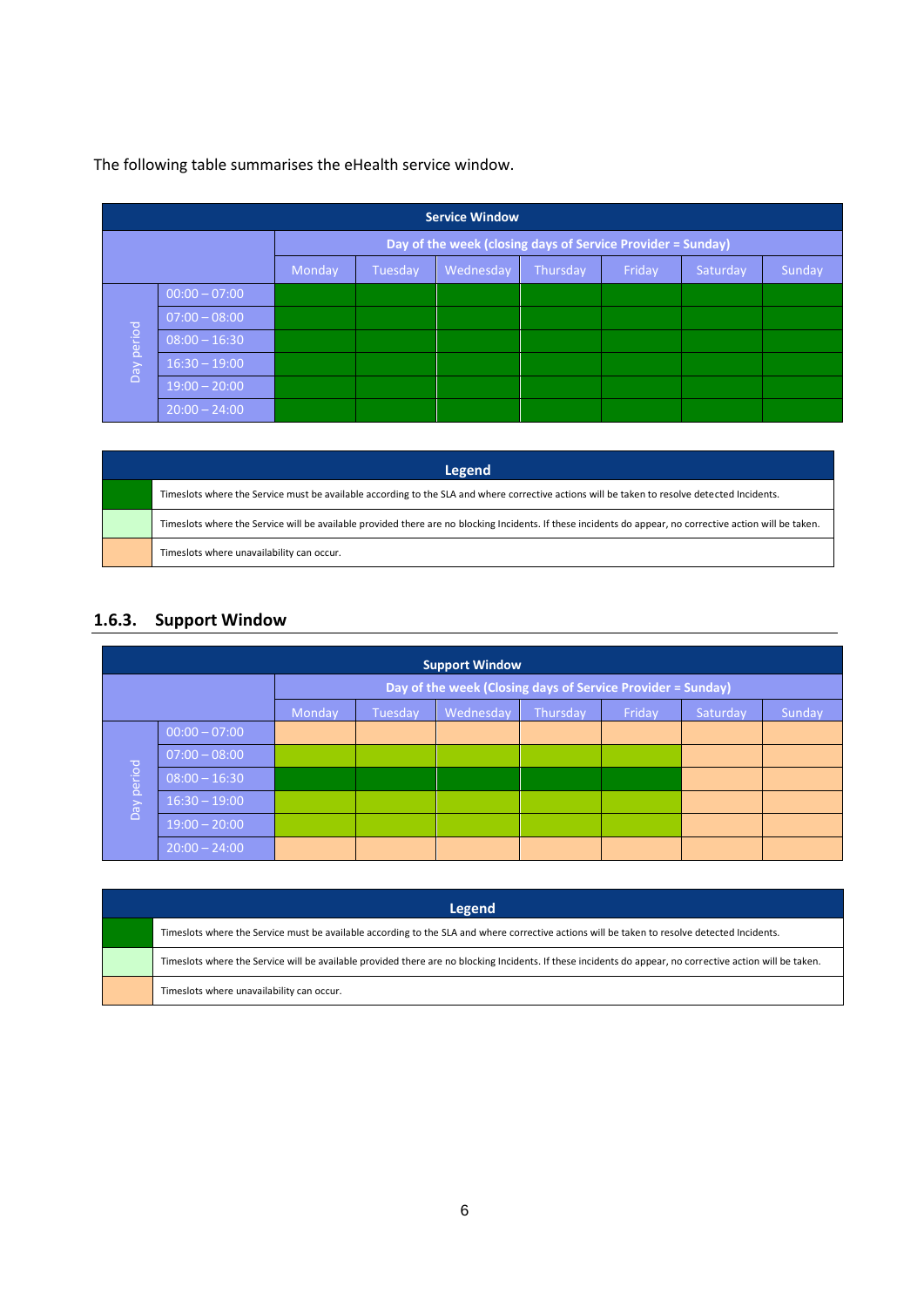#### **1.6.4. Maintenance window & planned interventions**

The eHealth platform will strive for limiting as much as possible the impact and duration of the planned interventions. Today, eHealth is committed to make efforts so planned unavailability's do not exceed one to a few hours per year.

Portal, Network interventions and application releases: 2 times a year.

#### **1.6.5. Unplanned interventions**

Under exceptional circumstances, unplanned interventions may be needed in order to restore the service.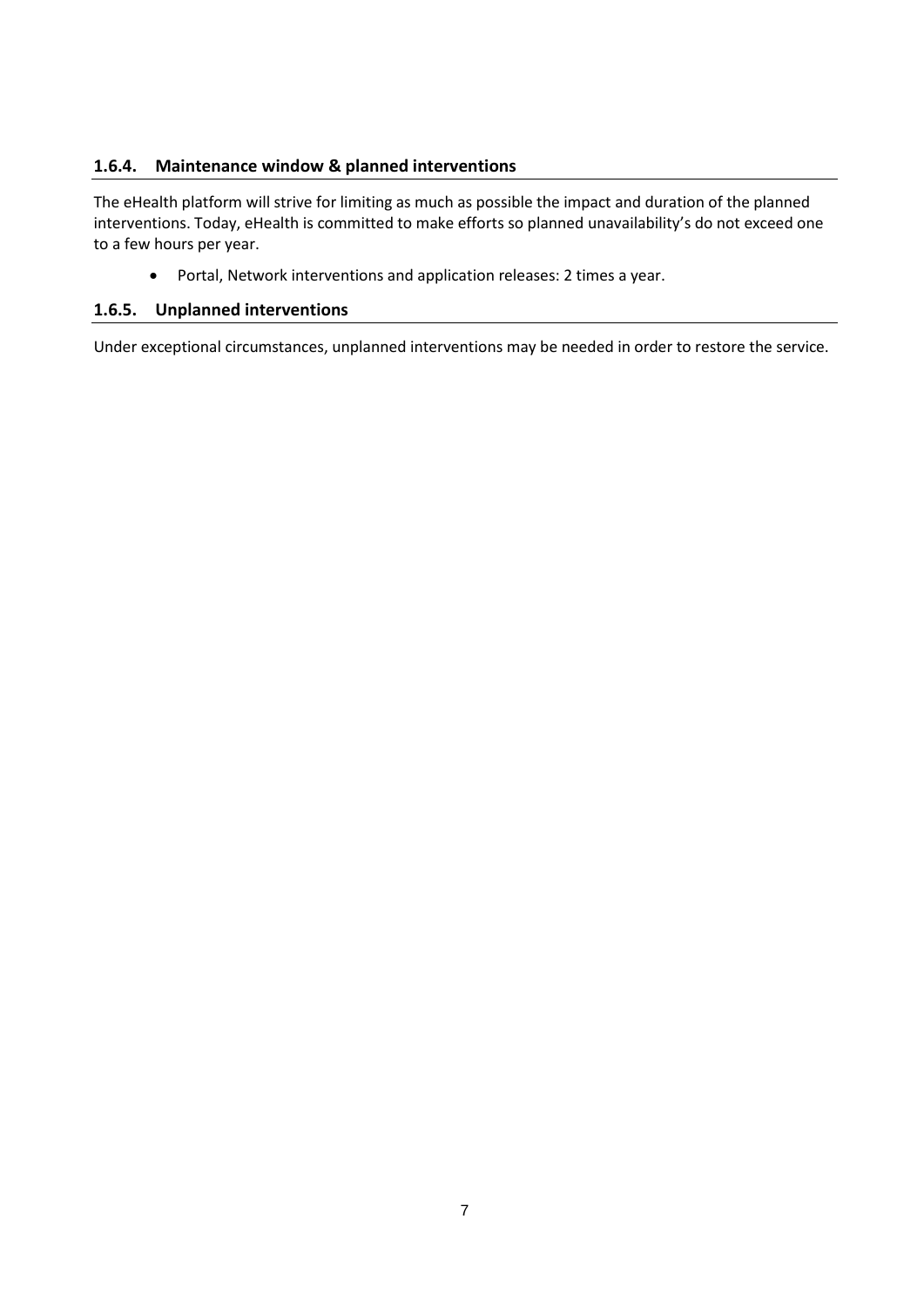## **2. Service scope**

#### **2.1. eHealth service**

#### **2.1.1. General**

The portal of the eHealth platform

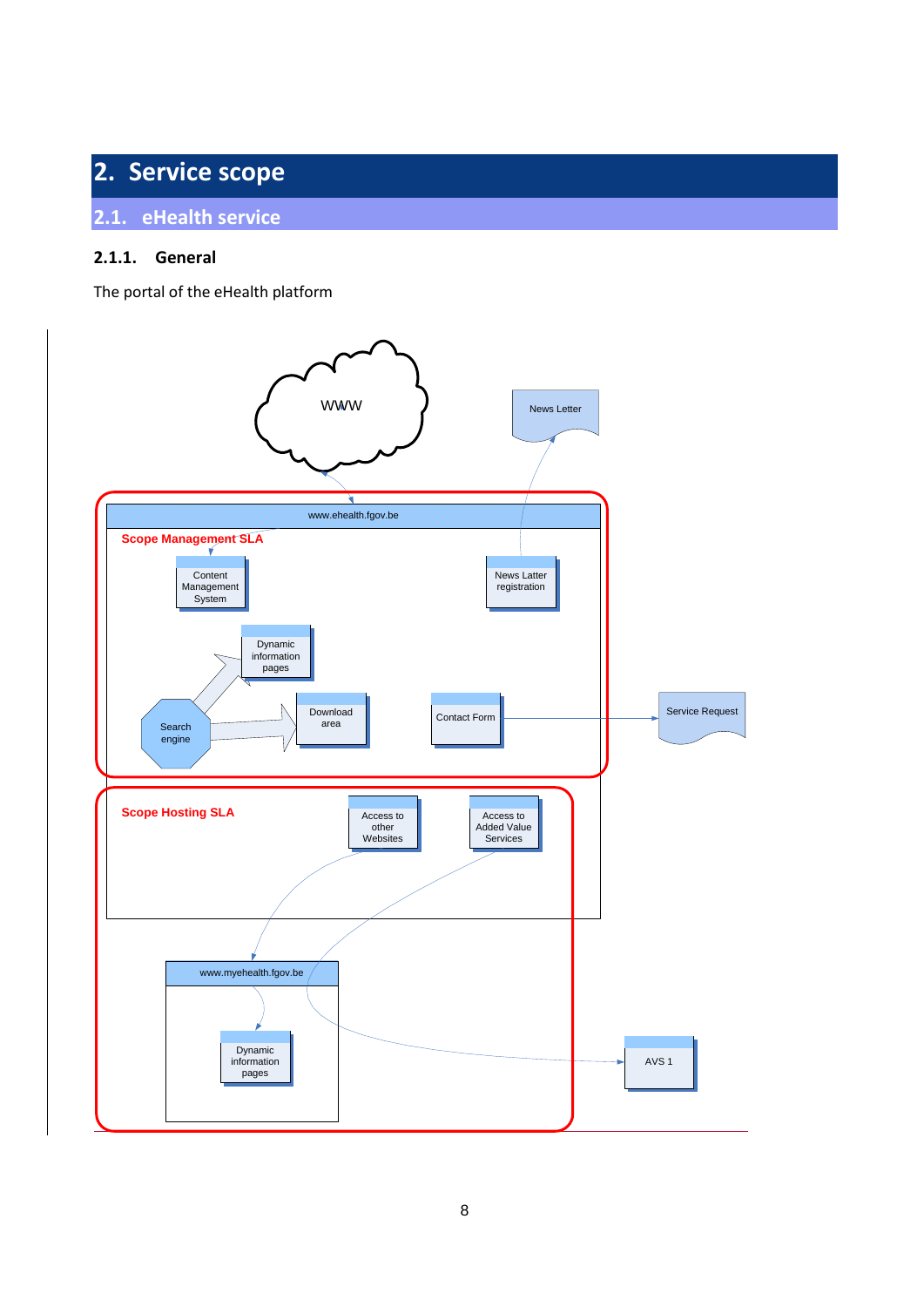#### *2.1.1.1. Consultations*

- Following functionalities are technically tied together in a unique package and will therefore be measured as a whole (see par [4.1.1.](#page-11-0)):
	- Home page Language choice
	- Consultation of information pages
	- Consultation of Support files
	- Registration for Newsletter
	- Access to log-in page (choice between e-ID, Token, ITSME, …)
	- Access to the page giving an overview of the available AVS
	- Access to a contact form
	- Access to a working Search engine
	- Access to the Calendar
- The test(s) performed to measure the availability of this service, ensures that all above mentioned components are available.

#### *2.1.1.2. Content Management Application*

- Access to the status page of the Content Management Application and it's indexing status
- •Ability to search and check the status of all contents and verify which revision is publish in which environments
- •Ability to create and edit contents in draft
- • Ability to finalize drafts and publish contents

#### *2.1.1.3. Access to Basic Services and Added Value Services (AVS)*

- The link to an AVS that is visualized in a frame of the eHealth Portal is built up by the browser on the Client PC calling the concerned AVS and displaying it in the frame. Both Client PC and the concerned AVS are out of scope of this SLA .Therefore, the availability of this link will be measured and reported, but no objective will be defined.
- Also, when above mentioned links do not function properly, a Service request can be addressed to the Service Provider and appropriate actions will be initiated to restore normal operations.

#### *2.1.1.4. Access to other Portals or websites*

- The links (URL) to other websites or portals are dynamic and are built on the moment that they are needed (that they are clicked on). Part of the building blocks to build this link is managed by the Service Provider; another part is managed by the Constituent. An objective for the availability of this link is defined in this SLA. However, as the responsibility is shared between Constituent and Service Provider, some corrections may be applied when the origin of the unavailability is out of scope of the SLA.
- Also, when above mentioned links do not function properly, a Service request can be addressed to the Service Provider and appropriate actions will be initiated to restore normal operations.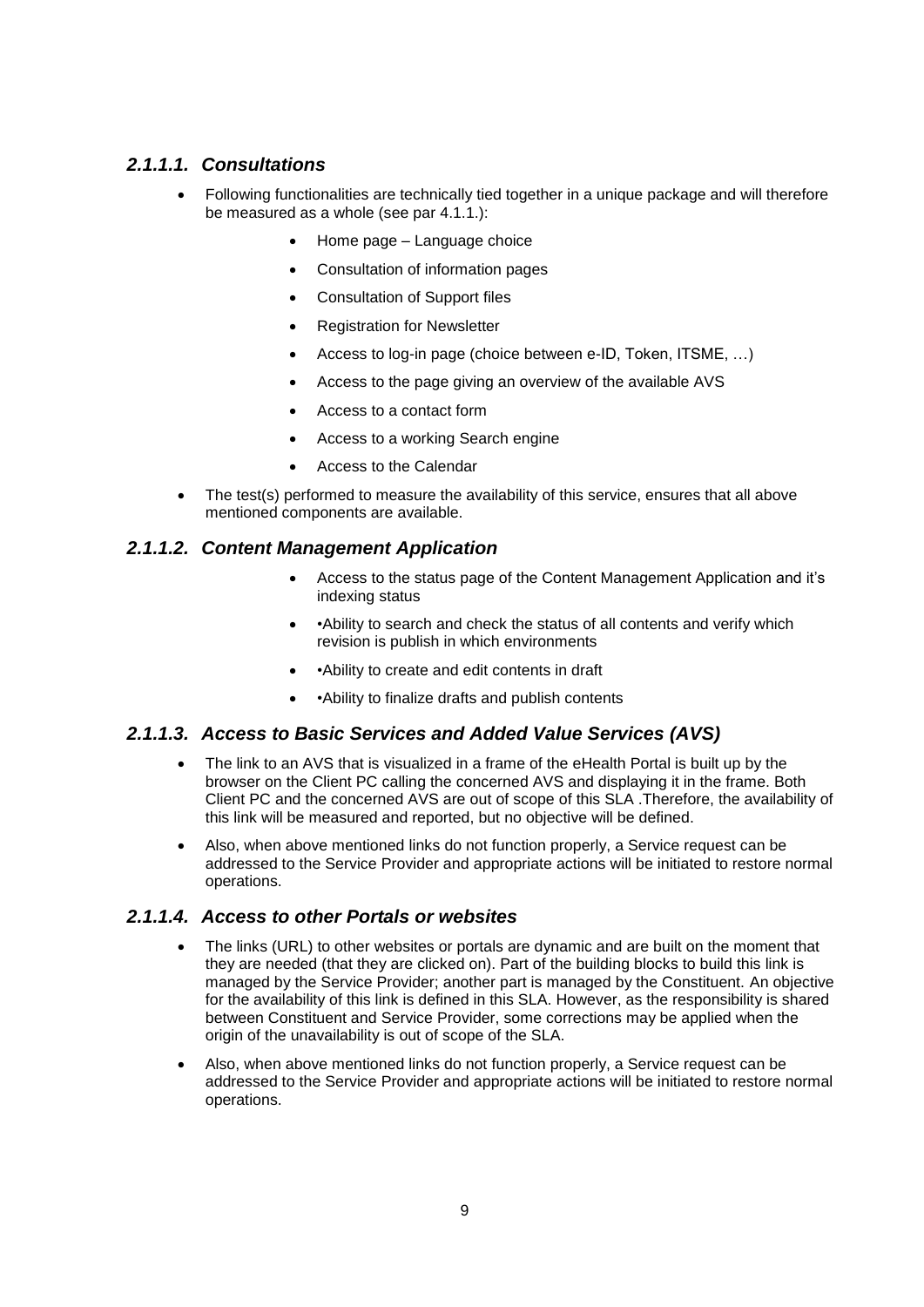#### *2.1.1.5. Access to the Registry*

- Oracle Service Registry is a webapp provided by Oracle to maintain a list of available services (in the widest sense of the word), to link to the documentation, to organize and classify the services (e.g. based on keywords), and to provide a single point of information for all services.
- eHealth uses this product to document and organize all of their web services.
- The application is built as a webapp around a collection of web services following the UDDI standards. The monitoring will check if the underlying web service is available, and if data can be found in the registry.

#### *2.1.1.6. ETEE Requestor GUI*

- This GUI is used to request new eHealth Certificate. For global and detailed information about it, you can refer to Certificates Management SLA.
- In short, the user initiates the request for a new eHealth Certificate via the ETEE Requestor GUI. This application is a fat client (Swing) which can be retrieved with a link on the eHealth Portal via Java Web Start (.jnlp file).
- When the Certificate is available, ETEE Requestor GUI is called again to retrieve the authentication Certificate and to Store in locally. The Encryption Certificate (encryption key pair is also generated by the ETEE Requestor GUI.

#### *2.1.1.7. Access to Standards*

- This website offers a central point for documentation of the Standards (KMEHR normative elements).
- The tests performed to measure the availability of this service, ensures that the Standards website is available.

#### **2.2. Business criticality**

The business criticality of Portal services is **Bronze** as it supports mandatory business processes that should be processed synchronously and within some legal periods.

#### **2.3. Interdependencies**

NA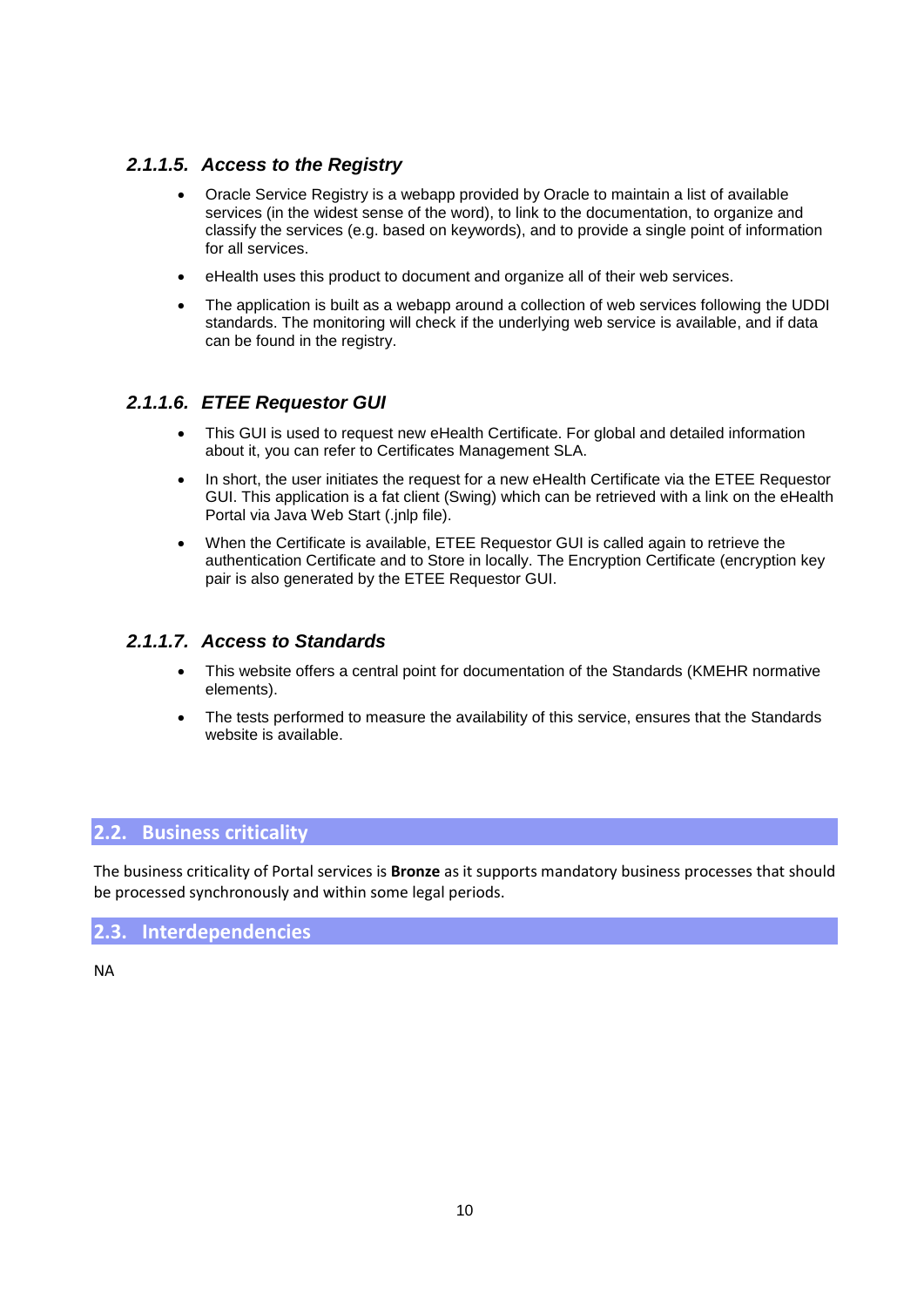| <b>Service</b> | <b>KPI</b>                                                   | SL ID | <b>Condition</b>               | <b>Measure based on</b>   | Limit                | <b>Service</b><br>Window  | <b>Objective</b><br><b>Committed</b> | <b>Objective</b><br><b>Target</b> |
|----------------|--------------------------------------------------------------|-------|--------------------------------|---------------------------|----------------------|---------------------------|--------------------------------------|-----------------------------------|
| eH<br>Portal   | Availability of Portal Live                                  |       | Test script passes             | Fictious request          |                      | $Mo-Fr$<br>$8:00 - 16:30$ | 99,5%                                | 99,9%                             |
|                | Availability of Platform Live                                |       | Test script passes             | Fictious request          |                      | $Mo-Fr$<br>$8:00 - 16:30$ | 99,5%                                | 99,9%                             |
|                | Availability of the link to a AVS                            |       | Test script passes             | Fictious request          |                      | $Mo-Fr$<br>$8:00 - 16:30$ | N/A                                  | 99,9%                             |
|                | Availability of the link to My<br>eHealth                    |       | Test script passes             | Fictious request          |                      | $Mo-Fr$<br>$8:00 - 16:30$ | 99,5%                                | 99,9%                             |
|                | Availability of the Registry                                 |       | Test script passes             | Fictious request          |                      | $Mo-Fr$<br>$8:00 - 16:30$ | 99,5%                                | 99,9%                             |
|                | Availability of the ETEE<br>Requestor GUI (java<br>Webstart) |       | Test script passes             | Fictious request          |                      | $Mo-Fr$<br>$8:00 - 16:30$ | 99,5%                                | 99,9%                             |
|                | Availability of Standards Live                               |       | Test script passes             | Fictious request          |                      | $Mo-Fr$<br>$8:00 - 16:30$ | 99,5%                                | 99,9%                             |
|                | Performance - Interactive<br>response time (Live)            |       | Response time $\leq$ 4 sec     | Real transactions         |                      | $Mo-Fr$<br>$8:00 - 16:30$ | 98%                                  | 99%                               |
|                | Performance - Download<br>time                               |       | Download time $\leq 10$<br>sec | Download of a<br>testfile | Testfile = $+/- 1MB$ | $Mo-Fr$<br>$8:00 - 16:30$ | 98%                                  | 99%                               |

*Table 1:* List of key performance indicators (KPI) per service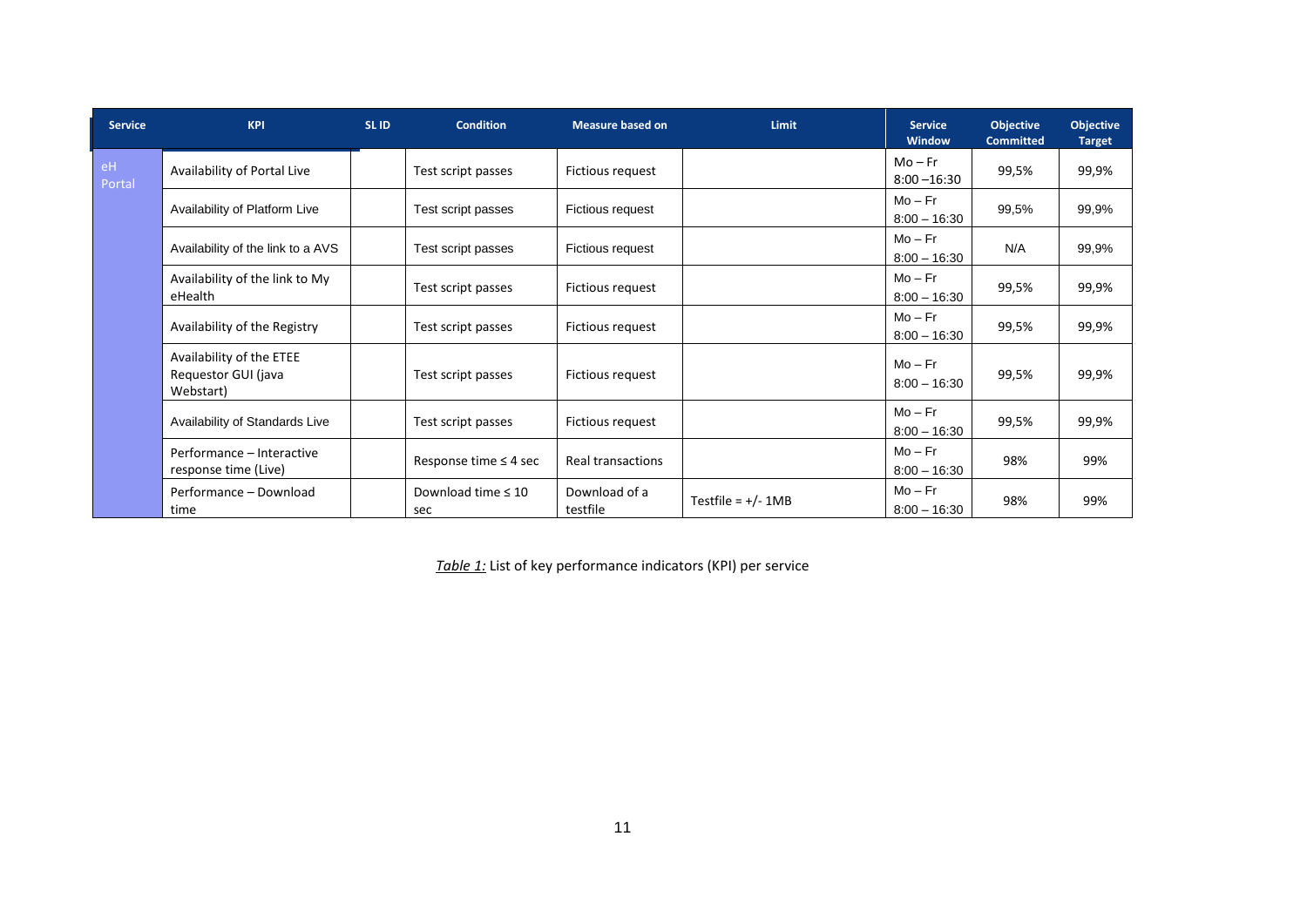## **4. Detailed service level per service**

#### <span id="page-11-0"></span>**4.1.1. Availability of Live**

|                                    |                                                                                                                              | <b>Portal Objectives</b>                                                                          |                  |                                |  |  |  |
|------------------------------------|------------------------------------------------------------------------------------------------------------------------------|---------------------------------------------------------------------------------------------------|------------------|--------------------------------|--|--|--|
| <b>Definition</b>                  | $\bullet$                                                                                                                    | The eHealth Portal Live Service consists of a single test checking the availability of:           |                  |                                |  |  |  |
|                                    | Home page                                                                                                                    |                                                                                                   |                  |                                |  |  |  |
|                                    |                                                                                                                              | Consultation of information pages                                                                 |                  |                                |  |  |  |
|                                    |                                                                                                                              | Consultation of technical search engine                                                           |                  |                                |  |  |  |
|                                    | $\bullet$                                                                                                                    | <b>Registration for Newsletter</b>                                                                |                  |                                |  |  |  |
|                                    |                                                                                                                              | Access to log-in page (choice between e-ID and Token)                                             |                  |                                |  |  |  |
|                                    | Access to a contact form                                                                                                     |                                                                                                   |                  |                                |  |  |  |
|                                    | Access to a working Search engine                                                                                            |                                                                                                   |                  |                                |  |  |  |
|                                    | Planned interventions executed within the Maintenance Window are not recorded as<br>$\bullet$<br>unavailable time.           |                                                                                                   |                  |                                |  |  |  |
| <b>Measuring method</b>            | The availability of the different functionalities is measured by executing the test scripts<br>$\bullet$<br>every 5 minutes. |                                                                                                   |                  |                                |  |  |  |
|                                    | $\bullet$                                                                                                                    | Measuring is always done based on test scenarios                                                  |                  |                                |  |  |  |
| Calculation                        | $\textit{Availableility} = \frac{\sum \textit{Passed Tests x 100}}{\sum \textit{Total Tests}}\%$                             |                                                                                                   |                  |                                |  |  |  |
|                                    | $\circ$                                                                                                                      | Total Tests = Total number of tests launched within corrected timeframe                           |                  |                                |  |  |  |
|                                    | $\circ$                                                                                                                      | Passed Tests = Total number of tests that resulted in a status "OK" within<br>the same timeframe  |                  |                                |  |  |  |
|                                    | $\circ$                                                                                                                      | Corrections are applicable on tests that are not taken into account<br>because they were caused : |                  |                                |  |  |  |
|                                    |                                                                                                                              | by a Validated Authentic Source or partner application out of<br>scope of this SLA                |                  |                                |  |  |  |
|                                    |                                                                                                                              | by a failing monitoring tool                                                                      |                  |                                |  |  |  |
| Reporting and evaluation<br>period | $\bullet$<br>when appropriate.                                                                                               | The availability is calculated and reported monthly. Corrective interventions are initiated       |                  |                                |  |  |  |
|                                    | $\bullet$                                                                                                                    | The formal evaluation however is done on a yearly basis.                                          |                  |                                |  |  |  |
| <b>Service Level Objectives</b>    | <b>Functionality</b>                                                                                                         | <b>Service Window</b>                                                                             |                  | <b>Service Level Objective</b> |  |  |  |
|                                    |                                                                                                                              |                                                                                                   | <b>Committed</b> | <b>Target</b>                  |  |  |  |
|                                    | Availability of Portal Live m                                                                                                | Mon - Fri $8:00 - 16:30$                                                                          | 99,5%            | 99,9%                          |  |  |  |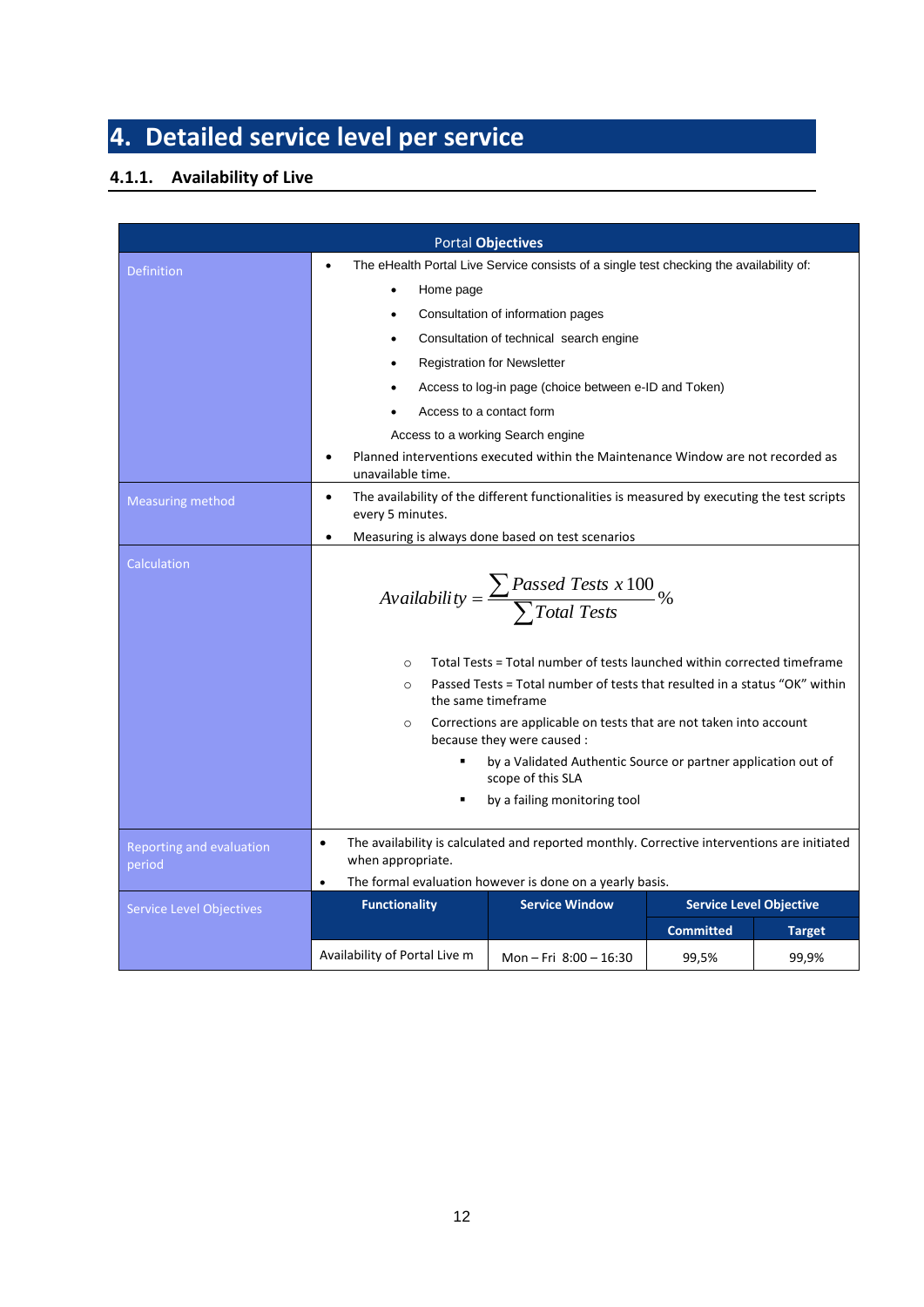#### **4.1.2. Availability of Platform Live**

| <b>Objectives</b>                  |                                                                                                                              |                                                                                                                                                       |                           |                                |  |  |  |
|------------------------------------|------------------------------------------------------------------------------------------------------------------------------|-------------------------------------------------------------------------------------------------------------------------------------------------------|---------------------------|--------------------------------|--|--|--|
| <b>Definition</b>                  | $\bullet$                                                                                                                    | The eHealth Platform Live Service consists of a single test checking the availability of:                                                             |                           |                                |  |  |  |
|                                    | Home page                                                                                                                    |                                                                                                                                                       |                           |                                |  |  |  |
|                                    |                                                                                                                              | Consultation of information pages                                                                                                                     |                           |                                |  |  |  |
|                                    |                                                                                                                              | Consultation of technical libraries                                                                                                                   |                           |                                |  |  |  |
|                                    | $\bullet$                                                                                                                    | <b>Consultation of Support files</b>                                                                                                                  |                           |                                |  |  |  |
|                                    |                                                                                                                              | <b>Registration for Newsletter</b>                                                                                                                    |                           |                                |  |  |  |
|                                    | Access to a contact form                                                                                                     |                                                                                                                                                       |                           |                                |  |  |  |
|                                    | Access to a working Search engine                                                                                            |                                                                                                                                                       |                           |                                |  |  |  |
|                                    | Access to the Calendar                                                                                                       |                                                                                                                                                       |                           |                                |  |  |  |
|                                    |                                                                                                                              |                                                                                                                                                       |                           |                                |  |  |  |
|                                    | Planned interventions executed within the Maintenance Window are not recorded as<br>$\bullet$<br>unavailable time.           |                                                                                                                                                       |                           |                                |  |  |  |
| <b>Measuring method</b>            | The availability of the different functionalities is measured by executing the test scripts<br>$\bullet$<br>every 5 minutes. |                                                                                                                                                       |                           |                                |  |  |  |
|                                    | $\bullet$                                                                                                                    | Measuring is always done based on test scenarios                                                                                                      |                           |                                |  |  |  |
| Calculation                        | Availability = $\frac{\sum \text{Pascal Tests x 100}}{\sum \text{Total Tests}}$ %                                            |                                                                                                                                                       |                           |                                |  |  |  |
|                                    | $\circ$<br>$\circ$<br>the same timeframe                                                                                     | Total Tests = Total number of tests launched within corrected timeframe<br>Passed Tests = Total number of tests that resulted in a status "OK" within |                           |                                |  |  |  |
|                                    | $\circ$<br>they were caused :                                                                                                | Corrections are applicable on tests that are not taken into account because                                                                           |                           |                                |  |  |  |
|                                    |                                                                                                                              | by a Validated Authentic Source or partner application out of<br>scope of this SLA                                                                    |                           |                                |  |  |  |
|                                    | by a failing monitoring tool                                                                                                 |                                                                                                                                                       |                           |                                |  |  |  |
| Reporting and evaluation<br>period | $\bullet$<br>when appropriate.                                                                                               | The availability is calculated and reported monthly. Corrective interventions are initiated                                                           |                           |                                |  |  |  |
|                                    | $\bullet$<br><b>Functionality</b>                                                                                            | The formal evaluation however is done on a yearly basis.<br><b>Service Window</b>                                                                     |                           | <b>Service Level Objective</b> |  |  |  |
|                                    |                                                                                                                              |                                                                                                                                                       |                           |                                |  |  |  |
|                                    |                                                                                                                              |                                                                                                                                                       |                           |                                |  |  |  |
| <b>Service Level Objectives</b>    | Availability of Platform Live                                                                                                | Mon - Fri 8:00 - 16:30                                                                                                                                | <b>Committed</b><br>99,5% | <b>Target</b><br>99,9%         |  |  |  |

#### **4.1.3. Availability of the link to My eHealth**

| <b>Objectives</b>                                             |                                                                                                                                              |  |  |  |  |  |  |  |
|---------------------------------------------------------------|----------------------------------------------------------------------------------------------------------------------------------------------|--|--|--|--|--|--|--|
| The link to My eHealth is available when<br><b>Definition</b> |                                                                                                                                              |  |  |  |  |  |  |  |
|                                                               | The homepage of My eHealth is reachable through the eHealth Portal.<br>$\bullet$                                                             |  |  |  |  |  |  |  |
|                                                               | Planned interventions executed within the Maintenance Window are not recorded as<br>٠<br>unavailable time.                                   |  |  |  |  |  |  |  |
| Measuring method                                              | The availability of the link is measured by executing the test scripts every 10 minutes.<br>Measuring is always done based on test scenarios |  |  |  |  |  |  |  |
| Calculation                                                   |                                                                                                                                              |  |  |  |  |  |  |  |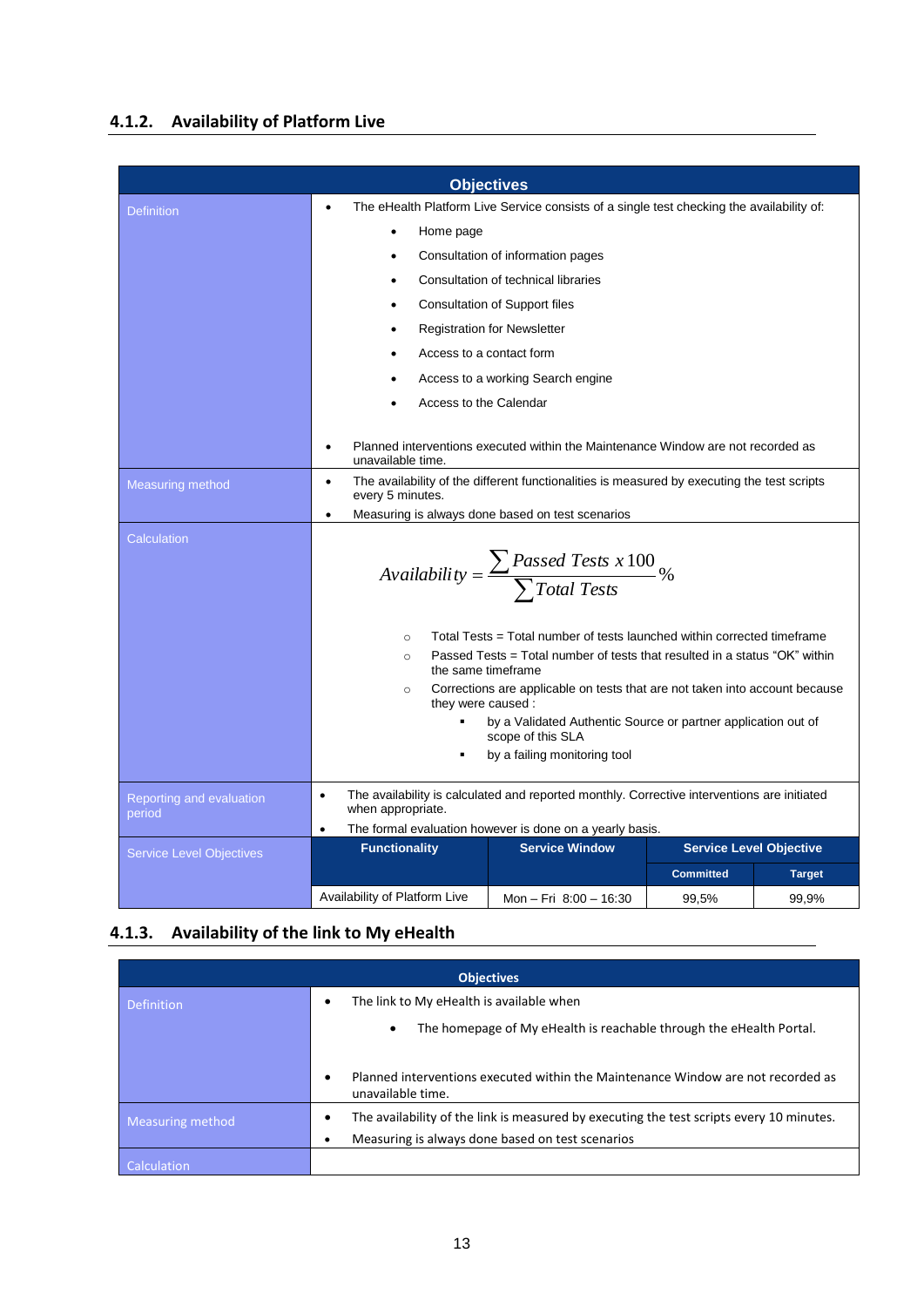|                                    | Availability = $\frac{\sum \text{Pascal Tests x 100}}{\sum \text{Total Tests}}$ %                                                                                                                 |                                                                                    |                  |                                |  |  |  |
|------------------------------------|---------------------------------------------------------------------------------------------------------------------------------------------------------------------------------------------------|------------------------------------------------------------------------------------|------------------|--------------------------------|--|--|--|
|                                    | Total Tests = Total number of tests launched within corrected timeframe<br>$\circ$<br>Passed Tests = Total number of tests that resulted in a status "OK" within<br>$\circ$<br>the same timeframe |                                                                                    |                  |                                |  |  |  |
|                                    | Corrections are applicable on tests that are not taken into account<br>$\circ$<br>because they were caused :                                                                                      |                                                                                    |                  |                                |  |  |  |
|                                    | ٠                                                                                                                                                                                                 | by a Validated Authentic Source or partner application out of<br>scope of this SLA |                  |                                |  |  |  |
|                                    | ٠                                                                                                                                                                                                 | by a failing monitoring tool                                                       |                  |                                |  |  |  |
| Reporting and evaluation<br>period | The availability is calculated and reported monthly. Corrective interventions are initiated<br>$\bullet$<br>when appropriate.<br>The formal evaluation however is done on a yearly basis.         |                                                                                    |                  |                                |  |  |  |
| <b>Service Level Objectives</b>    | $\bullet$<br><b>Functionality</b>                                                                                                                                                                 | <b>Service Window</b>                                                              |                  | <b>Service Level Objective</b> |  |  |  |
|                                    |                                                                                                                                                                                                   |                                                                                    | <b>Committed</b> | <b>Target</b>                  |  |  |  |
|                                    | Availability of the link to<br>My eHealth                                                                                                                                                         | Mon - Fri 8:00 - 16:30                                                             | 99,5%            | 99,9%                          |  |  |  |
|                                    |                                                                                                                                                                                                   |                                                                                    |                  |                                |  |  |  |
|                                    | 14                                                                                                                                                                                                |                                                                                    |                  |                                |  |  |  |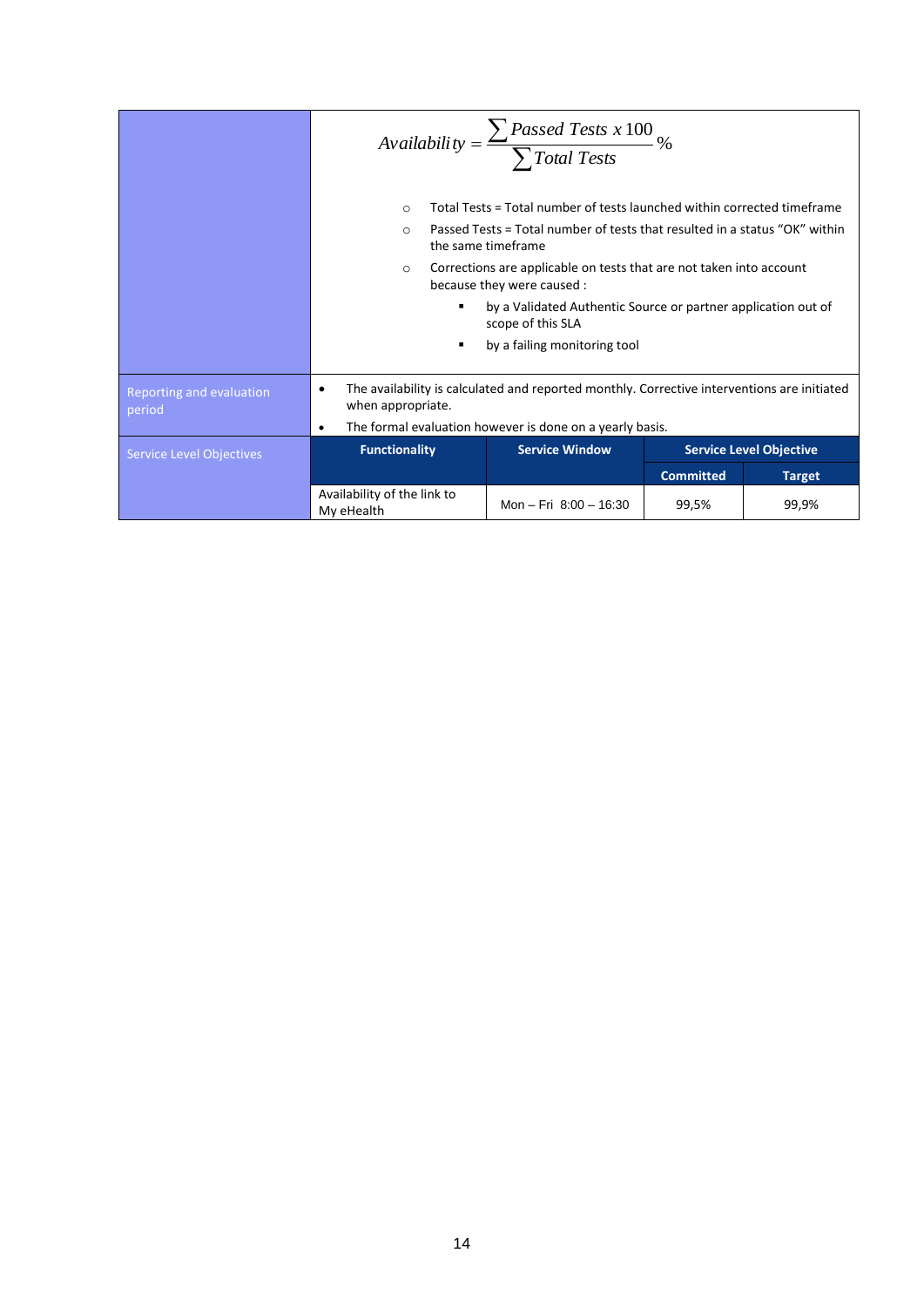#### **4.1.4. Availability of the Registry**

| <b>Objectives</b>                  |                                                                                                                                                                                                                                                                  |                                                  |                  |               |  |  |
|------------------------------------|------------------------------------------------------------------------------------------------------------------------------------------------------------------------------------------------------------------------------------------------------------------|--------------------------------------------------|------------------|---------------|--|--|
| <b>Definition</b>                  | The Registry application is built as a web app around a collection of web services<br>$\bullet$<br>following the UDDI standards.<br>The Registry is available when<br>$\bullet$                                                                                  |                                                  |                  |               |  |  |
|                                    | the underlying web service is available, and if data can be found in the<br>registry.<br>Planned interventions executed within the Maintenance Window are not recorded as                                                                                        |                                                  |                  |               |  |  |
|                                    | unavailable time.                                                                                                                                                                                                                                                |                                                  |                  |               |  |  |
| <b>Measuring method</b>            | The availability of the web service is measured by executing the test scripts every 5<br>$\bullet$<br>minutes.                                                                                                                                                   |                                                  |                  |               |  |  |
|                                    | $\bullet$                                                                                                                                                                                                                                                        | Measuring is always done based on test scenarios |                  |               |  |  |
| Calculation                        | Availability = $\frac{\sum \text{Passed Tests x 100}}{\sum \text{Total Tests}}$ %<br>Total Tests = Total number of tests launched within corrected timeframe<br>$\circ$<br>Passed Tests = Total number of tests that resulted in a status "OK" within<br>$\circ$ |                                                  |                  |               |  |  |
|                                    | the same timeframe                                                                                                                                                                                                                                               |                                                  |                  |               |  |  |
|                                    | Corrections are applicable on tests that are not taken into account<br>$\circ$<br>because they were caused :                                                                                                                                                     |                                                  |                  |               |  |  |
|                                    | by a Validated Authentic Source or partner application out of<br>scope of this SLA                                                                                                                                                                               |                                                  |                  |               |  |  |
|                                    | by a failing monitoring tool                                                                                                                                                                                                                                     |                                                  |                  |               |  |  |
| Reporting and evaluation<br>period | The availability is calculated and reported monthly. Corrective interventions are initiated<br>$\bullet$<br>when appropriate.<br>The formal evaluation however is done on a yearly basis.<br>$\bullet$                                                           |                                                  |                  |               |  |  |
| <b>Service Level Objectives</b>    | <b>Functionality</b><br><b>Service Window</b><br><b>Service Level Objective</b>                                                                                                                                                                                  |                                                  |                  |               |  |  |
|                                    |                                                                                                                                                                                                                                                                  |                                                  | <b>Committed</b> | <b>Target</b> |  |  |
|                                    | Availability of the Registry                                                                                                                                                                                                                                     | Mon - Fri $8:00 - 16:30$                         | 99,5%            | 99,9%         |  |  |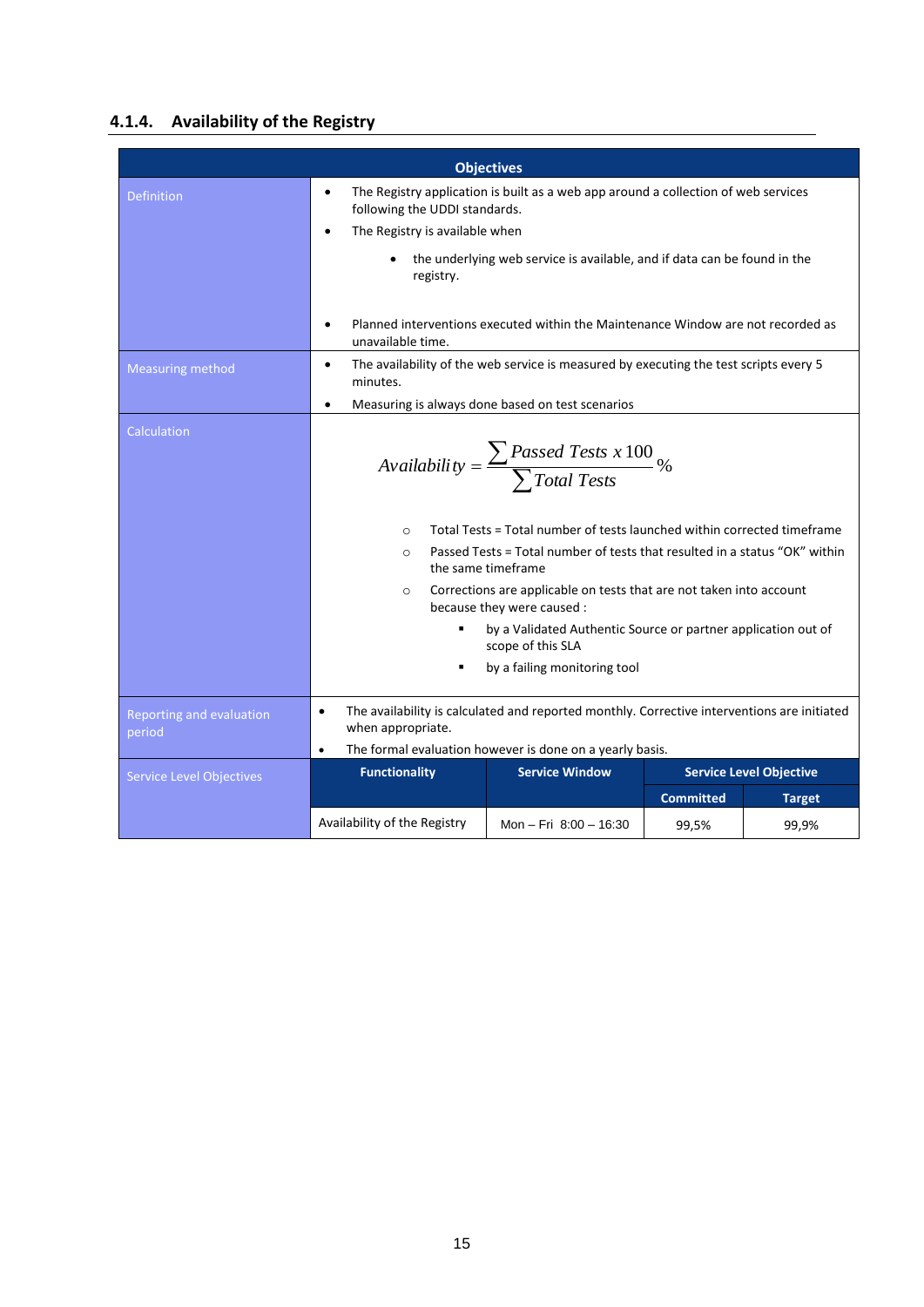#### **4.1.5. Availability of the ETEE Requestor GUI**

| <b>Objectives</b>                  |                                                                                                                                                                                                                                                                                                                                                                                                                                                                                                                               |                        |                  |               |  |
|------------------------------------|-------------------------------------------------------------------------------------------------------------------------------------------------------------------------------------------------------------------------------------------------------------------------------------------------------------------------------------------------------------------------------------------------------------------------------------------------------------------------------------------------------------------------------|------------------------|------------------|---------------|--|
| <b>Definition</b>                  | The ETEE Requestor GUI is available when<br>$\bullet$                                                                                                                                                                                                                                                                                                                                                                                                                                                                         |                        |                  |               |  |
|                                    | The fat client can be retrieved from the portal via Java Web Start (.jnlp file)<br>in its fr and nl version.                                                                                                                                                                                                                                                                                                                                                                                                                  |                        |                  |               |  |
|                                    | Planned interventions executed within the Maintenance Window are not recorded as<br>unavailable time.                                                                                                                                                                                                                                                                                                                                                                                                                         |                        |                  |               |  |
| <b>Measuring method</b>            | The availability of the link is measured by executing the test scripts every 5 minutes.<br>$\bullet$                                                                                                                                                                                                                                                                                                                                                                                                                          |                        |                  |               |  |
|                                    | Measuring is always done based on test scenarios<br>$\bullet$                                                                                                                                                                                                                                                                                                                                                                                                                                                                 |                        |                  |               |  |
| Calculation                        | Availability = $\frac{\sum \text{Passed Tests x 100}}{\sum \text{Total Tests}}$ %<br>Total Tests = Total number of tests launched within corrected timeframe<br>$\Omega$<br>Passed Tests = Total number of tests that resulted in a status "OK" within<br>$\circ$<br>the same timeframe<br>Corrections are applicable on tests that are not taken into account<br>$\circ$<br>because they were caused :<br>by a Validated Authentic Source or partner application out of<br>scope of this SLA<br>by a failing monitoring tool |                        |                  |               |  |
| Reporting and evaluation<br>period | The availability is calculated and reported monthly. Corrective interventions are initiated<br>$\bullet$<br>when appropriate.<br>$\bullet$                                                                                                                                                                                                                                                                                                                                                                                    |                        |                  |               |  |
|                                    | The formal evaluation however is done on a yearly basis.<br><b>Service Window</b><br><b>Functionality</b><br><b>Service Level Objective</b>                                                                                                                                                                                                                                                                                                                                                                                   |                        |                  |               |  |
| <b>Service Level Objectives</b>    |                                                                                                                                                                                                                                                                                                                                                                                                                                                                                                                               |                        | <b>Committed</b> | <b>Target</b> |  |
|                                    | Availability of the<br><b>ETEE Requestor GUI</b>                                                                                                                                                                                                                                                                                                                                                                                                                                                                              | Mon - Fri 8:00 - 16:30 | 99,5%            | 99,9%         |  |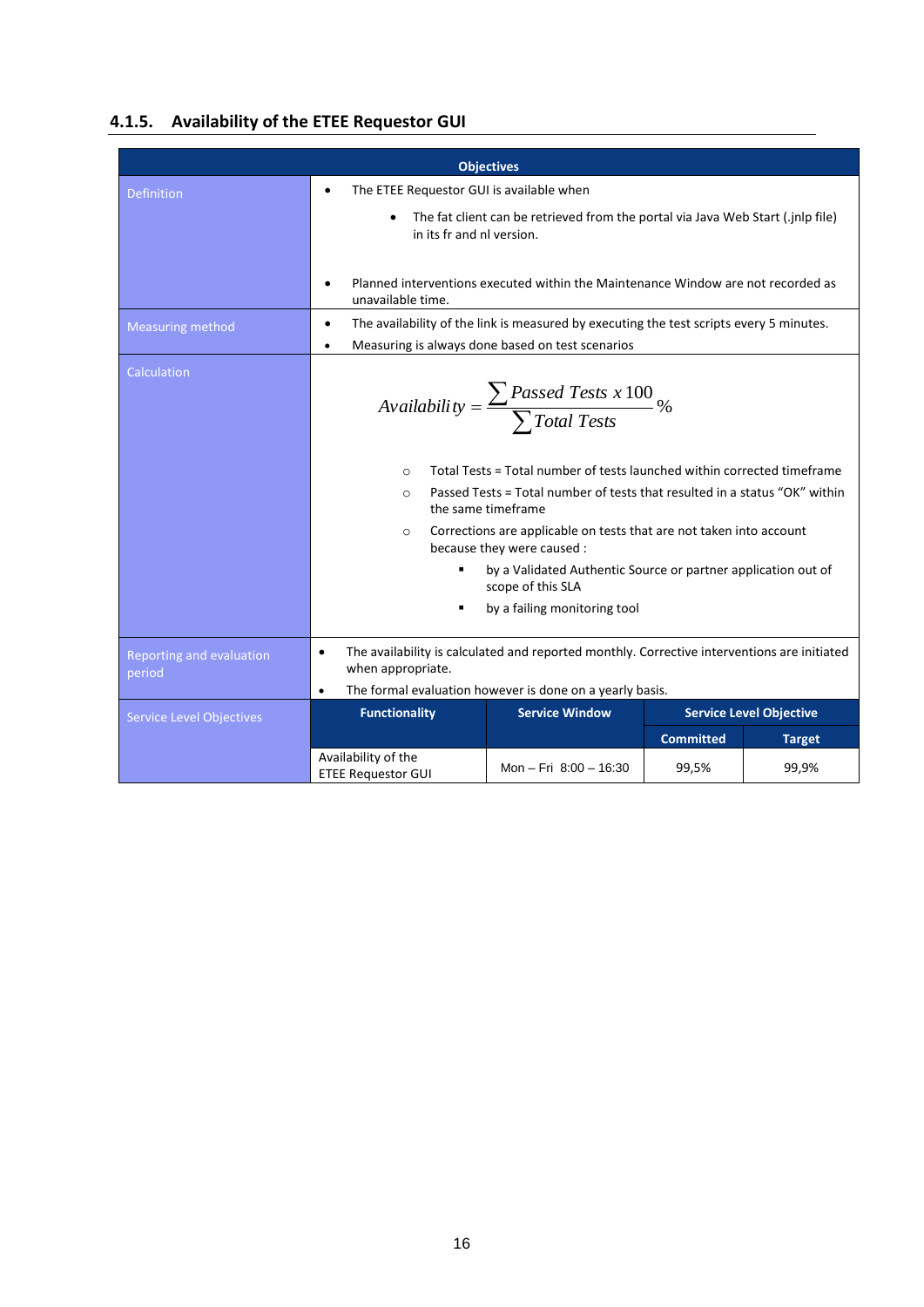#### **4.1.6. Availability of standards Live**

| <b>Objectives</b>                  |                                                                                                                                                                                                                                                                                                                                                                                                                                         |                                                  |                  |                                |  |
|------------------------------------|-----------------------------------------------------------------------------------------------------------------------------------------------------------------------------------------------------------------------------------------------------------------------------------------------------------------------------------------------------------------------------------------------------------------------------------------|--------------------------------------------------|------------------|--------------------------------|--|
| <b>Definition</b>                  | The link to KMEHR Website is available when<br>$\bullet$                                                                                                                                                                                                                                                                                                                                                                                |                                                  |                  |                                |  |
|                                    | The homepage of the website<br>$\bullet$<br>https://www.ehealth.fgov.be/standards/kmehr is available.                                                                                                                                                                                                                                                                                                                                   |                                                  |                  |                                |  |
|                                    | Planned interventions executed within the Maintenance Window are not recorded as<br>unavailable time.                                                                                                                                                                                                                                                                                                                                   |                                                  |                  |                                |  |
| <b>Measuring method</b>            | The availability of the link is measured by executing the test scripts every 5 minutes.<br>$\bullet$                                                                                                                                                                                                                                                                                                                                    |                                                  |                  |                                |  |
|                                    | ٠                                                                                                                                                                                                                                                                                                                                                                                                                                       | Measuring is always done based on test scenarios |                  |                                |  |
| Calculation                        | Availability = $\frac{\sum \text{Passed Tests x 100}}{\sum \text{Total Tests}}$ %<br>Total Tests = Total number of tests launched within corrected timeframe<br>$\circ$<br>Passed Tests = Total number of tests that resulted in a status "OK" within<br>$\Omega$<br>the same timeframe<br>Corrections are applicable on tests that are not taken into account<br>$\circ$<br>because they were caused :<br>by a failing monitoring tool |                                                  |                  |                                |  |
| Reporting and evaluation<br>period | The availability is calculated and reported monthly. Corrective interventions are initiated<br>$\bullet$<br>when appropriate.                                                                                                                                                                                                                                                                                                           |                                                  |                  |                                |  |
|                                    | The formal evaluation however is done on a yearly basis.<br>$\bullet$                                                                                                                                                                                                                                                                                                                                                                   |                                                  |                  |                                |  |
| <b>Service Level Objectives</b>    | <b>Functionality</b>                                                                                                                                                                                                                                                                                                                                                                                                                    | <b>Service Window</b>                            |                  | <b>Service Level Objective</b> |  |
|                                    |                                                                                                                                                                                                                                                                                                                                                                                                                                         |                                                  | <b>Committed</b> | <b>Target</b>                  |  |
|                                    | Availability of the standards<br>Live                                                                                                                                                                                                                                                                                                                                                                                                   | Mon - Fri $8:00 - 16:30$                         | 99,0%            | 99,9%                          |  |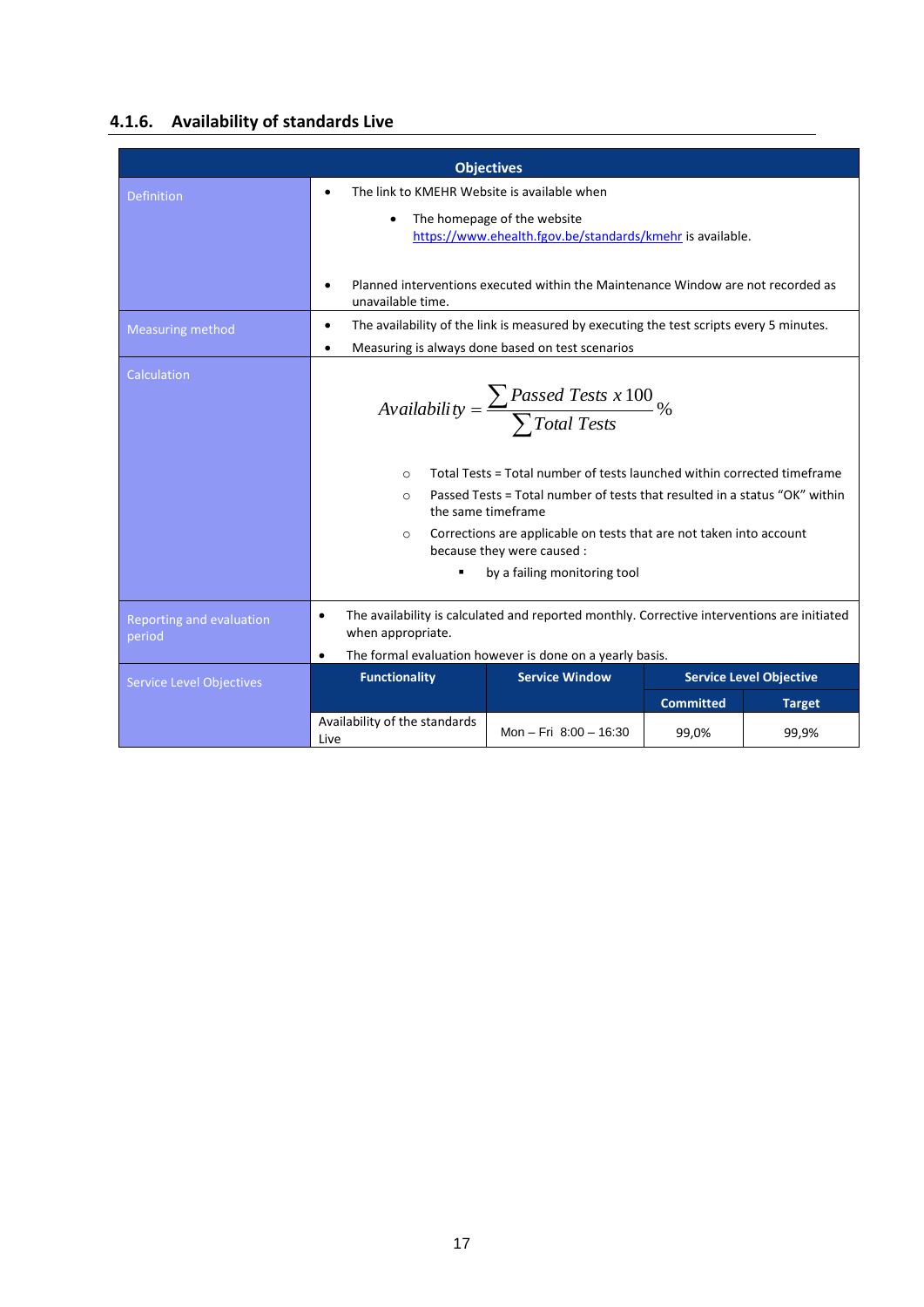#### **4.1.7. Availability of Content Management (Staging, Preview & Admin)**

| <b>Objectives</b>                  |                                                                                                                                                                                                       |                                                                                                                             |                  |                                |  |  |
|------------------------------------|-------------------------------------------------------------------------------------------------------------------------------------------------------------------------------------------------------|-----------------------------------------------------------------------------------------------------------------------------|------------------|--------------------------------|--|--|
| <b>Definition</b>                  | The eHealth Content Management Service consists of a single test checking the<br>$\bullet$<br>availability of:                                                                                        |                                                                                                                             |                  |                                |  |  |
|                                    | • The status page of the websiteshttps://portal-admin.ehealth.fgov.be/status is available                                                                                                             |                                                                                                                             |                  |                                |  |  |
|                                    | • The status page of the websites https://platform-admin.ehealth.fgov.be/status is available                                                                                                          |                                                                                                                             |                  |                                |  |  |
|                                    | • The status page of the websites https://standards-admin.ehealth.fgov.be/status is<br>available                                                                                                      |                                                                                                                             |                  |                                |  |  |
|                                    | • The status page of the websites https://belrai-admin.ehealth.fgov.be/status is available                                                                                                            |                                                                                                                             |                  |                                |  |  |
|                                    | • The preview portal homepage is available: https://extranet.ehealth.fgov.be/preview/fr                                                                                                               |                                                                                                                             |                  |                                |  |  |
|                                    | • The staging portal homepage is available: https://extranet.ehealth.fgov.be/staging/fr                                                                                                               |                                                                                                                             |                  |                                |  |  |
|                                    |                                                                                                                                                                                                       | The live portal homepage is available: https://extranet.ehealth.fgov.be/live/fr                                             |                  |                                |  |  |
|                                    | • The preview platform homepage is available:<br>https://extranet.ehealth.fgov.be/preview/ehealthplatform/fr                                                                                          |                                                                                                                             |                  |                                |  |  |
|                                    | • The staging platform homepage is available:<br>https://extranet.ehealth.fgov.be/staging/ehealthplatform/fr                                                                                          |                                                                                                                             |                  |                                |  |  |
|                                    | • The live platform homepage is available:<br>https://extranet.ehealth.fgov.be/ehealthplatform/fr                                                                                                     |                                                                                                                             |                  |                                |  |  |
|                                    | • The preview standards homepage is available:<br>https://extranet.ehealth.fgov.be/preview/standards/kmehr/en                                                                                         |                                                                                                                             |                  |                                |  |  |
|                                    | • The staging standards homepage is available:<br>https://extranet.ehealth.fgov.be/staging/standards/kmehr/en                                                                                         |                                                                                                                             |                  |                                |  |  |
|                                    | • The live standards homepage is available:<br>https://extranet.ehealth.fgov.be/standards/kmehr/en                                                                                                    |                                                                                                                             |                  |                                |  |  |
|                                    | Planned interventions executed within the Maintenance Window are not recorded as<br>$\bullet$                                                                                                         |                                                                                                                             |                  |                                |  |  |
|                                    | unavailable time.                                                                                                                                                                                     |                                                                                                                             |                  |                                |  |  |
| <b>Measuring method</b>            | The availability of the link is measured by executing the test scripts every 5 minutes.<br>$\bullet$<br>Measuring is always done based on test scenarios<br>$\bullet$                                 |                                                                                                                             |                  |                                |  |  |
| Calculation                        |                                                                                                                                                                                                       |                                                                                                                             |                  |                                |  |  |
|                                    | Availability = $\frac{\sum \text{Passed Tests x 100}}{\sum \text{Total Tests}}$ %                                                                                                                     |                                                                                                                             |                  |                                |  |  |
|                                    | Total Tests = Total number of tests launched within corrected timeframe<br>$\circ$                                                                                                                    |                                                                                                                             |                  |                                |  |  |
|                                    | Passed Tests = Total number of tests that resulted in a status "OK" within<br>$\circ$<br>the same timeframe<br>Corrections are applicable on tests that are not taken into account because<br>$\circ$ |                                                                                                                             |                  |                                |  |  |
|                                    |                                                                                                                                                                                                       |                                                                                                                             |                  |                                |  |  |
|                                    | they were caused :                                                                                                                                                                                    |                                                                                                                             |                  |                                |  |  |
|                                    | ٠<br>$\bullet$                                                                                                                                                                                        | by a failing monitoring tool<br>The availability is calculated and reported monthly. Corrective interventions are initiated |                  |                                |  |  |
| Reporting and evaluation<br>period | when appropriate.                                                                                                                                                                                     |                                                                                                                             |                  |                                |  |  |
|                                    | The formal evaluation however is done on a yearly basis.<br>$\bullet$                                                                                                                                 |                                                                                                                             |                  |                                |  |  |
| <b>Service Level Objectives</b>    |                                                                                                                                                                                                       | <b>Service Window</b><br><b>Functionality</b>                                                                               |                  | <b>Service Level Objective</b> |  |  |
|                                    |                                                                                                                                                                                                       |                                                                                                                             | <b>Committed</b> | <b>Target</b>                  |  |  |
|                                    | Availability of the Content<br>Management (Staging,<br>preview & Admin)                                                                                                                               | Mon - Fri 8:00 - 16:30                                                                                                      | 99,5%            | 99,9%                          |  |  |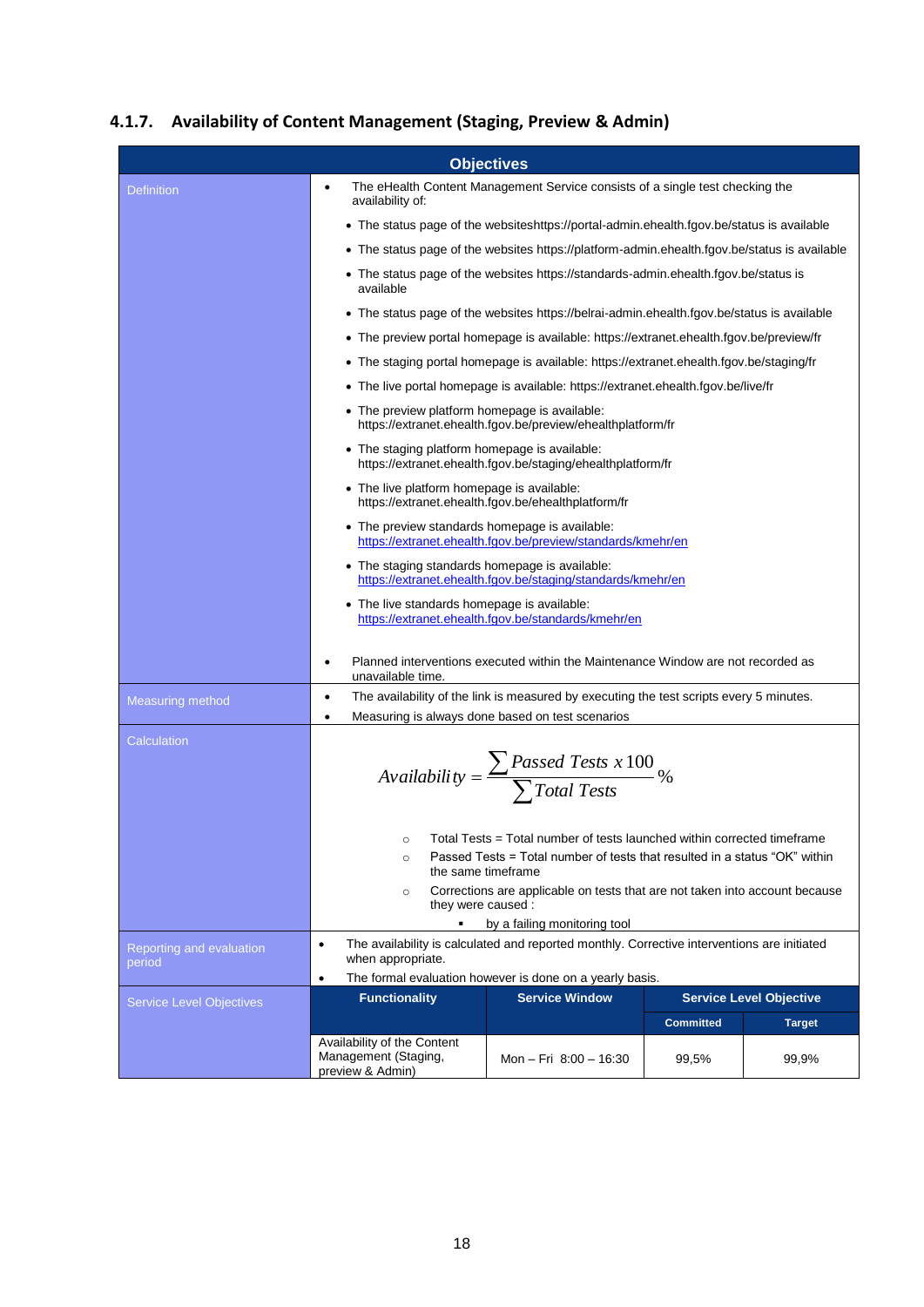#### **4.1.8. Performance – Interactive response time**

| <b>Objectives</b>                  |                                                                                                                                                                                                                                                                           |       |                  |               |  |
|------------------------------------|---------------------------------------------------------------------------------------------------------------------------------------------------------------------------------------------------------------------------------------------------------------------------|-------|------------------|---------------|--|
| <b>Definition</b>                  | This Performance metric of the Portal service refers to its interactive response time.<br>Response time meaning the time needed to execute a request. This request can be<br>Displaying a webpage<br>$\circ$<br>Executing a search (with the search engine)<br>$\Omega$   |       |                  |               |  |
|                                    | Attention: The response time does not include:<br>The time needed to deliver the information over the Internet<br>$\circ$<br>The time needed to process the information at the End Users premises.<br>$\circ$                                                             |       |                  |               |  |
| <b>Measuring method</b>            | Both start time (request received) and stop time (answer sent to the End User) are<br>$\bullet$<br>measured and stored in a database.<br>Measuring is done on real transactions, and only on those having a "stop time" within<br>the measuring period.                   |       |                  |               |  |
| Calculation                        | All response times are calculated: Stop time - Start time for every request.<br>The percentage that meets the target is calculated based on following formula:<br>Performance = $\frac{\sum Tests \text{ meeting the target } x \text{ 100}}{\sum Total \text{ Tests}}$ % |       |                  |               |  |
| Reporting and evaluation<br>period | The performance is calculated and reported monthly. Corrective interventions are<br>٠<br>initiated when appropriate.<br>The formal evaluation however is done on a yearly basis.                                                                                          |       |                  |               |  |
| <b>Service Level Objectives</b>    | <b>Functionality</b><br><b>Target</b><br><b>Service Level Objective</b>                                                                                                                                                                                                   |       |                  |               |  |
|                                    |                                                                                                                                                                                                                                                                           |       | <b>Committed</b> | <b>Target</b> |  |
|                                    | Response time                                                                                                                                                                                                                                                             | 4 sec | 98%              | 99%           |  |